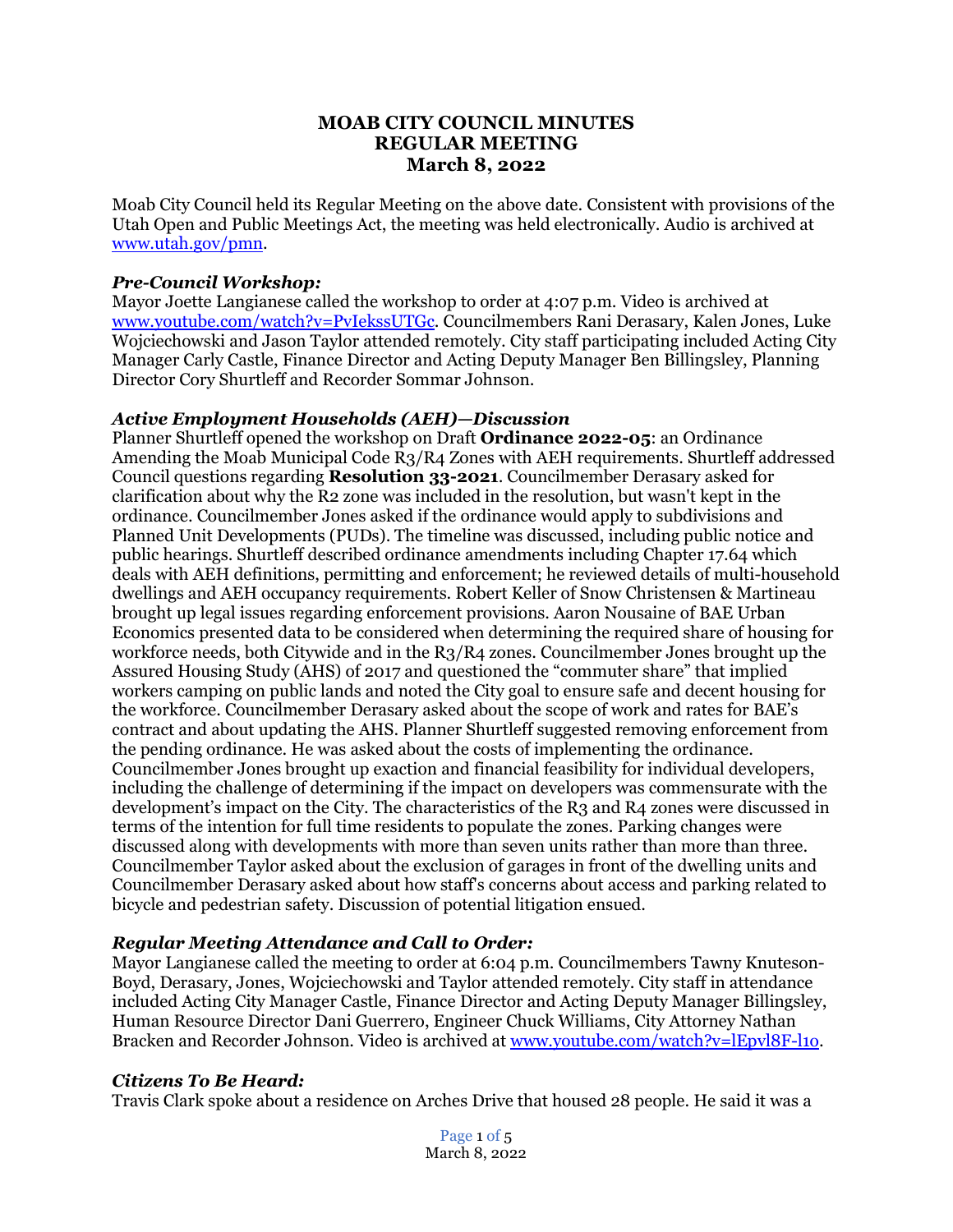catastrophe. He said it was a commercial-type operation and not a bed and breakfast. He acknowledged the need for employee housing but expressed outrage that this has happened. He indicated his home value depreciated and parking was an issue.

Jack Wynn concurred with Mr. Clark regarding the residence on Arches Drive. He said it was the wrong place for a large employee housing development. He called it a corporate bunkhouse, and stated it sanctioned discrimination and should be in the commercial zone.

## *Consent Agenda—Approved*

*Motions and Votes:* Councilmember Derasary moved to approve the minutes of the February 22, 2022 Regular City Council Meeting and to approve bills against the City of Moab in the amount of \$360,367.31. Councilmember Jones seconded the motion. Councilmember Derasary stated she sent corrections to the Recorder. The motion passed 5-0 aye with Councilmembers Jones, Derasary, Taylor, Wojciechowski and Knuteson-Boyd voting aye.

## *New Business:*

## *Salary Survey—Presentation*

Human Resource Director Guerrero answered questions regarding communities used for comparisons, salary compression and adjustments made since the last salary survey was completed in 2016. Discussion followed regarding minimum and maximum ranges, longevity versus performance, and the pay plan versus a Cost of Living Adjustment (COLA).

## *Disposal of Real Property Procedures—Approved*

**Discussion:** Finance Director and Acting Deputy Manager Billingsley described the need to codify procedures for the disposal of small parcels of land owned by the City. He said the proposed ordinance was recommended by the City's attorney and was in the public interest. Councilmember Derasary asked how the Council could know the significance of a parcel and Billingsley brought up the threshold for parcels deemed significant. Councilmember Knuteson-Boyd said it was reasonable and defensible and she was fine with it.

*Motion and Vote:* Councilmember Jones moved to approve **Ordinance 2022-04**, which defines a significant parcel of real property as a property that exceeds (\$100,000) in fair market value, is (1) acre or larger, or is set aside for, or used as, a public recreation area. Councilmember Derasary seconded the motion. The motion passed 5-0 aye with Councilmembers Jones, Derasary, Taylor, Knuteson-Boyd and Wojciechowski voting aye.

# *Authorization of Sale of Remnant Parcel of Real Property—Approved*

*Discussion:* Finance Director and Acting Deputy Manager Billingsley addressed questions regarding the sale of a parcel adjacent to residential property at 388 East 100 South. He said the site plan process should have identified the 0.04-acre parcel belonging to the City. The adjacent property owner was selling his residence and hoped for a quitclaim at closing. *Motion and Vote:* Councilmember Knuteson-Boyd moved to approve Proposed **Resolution 09-2022**: a Resolution Authorizing the Sale of a Remnant Parcel of Real Property. Councilmember Jones seconded the motion. The motion passed 5-0 aye with Councilmembers Jones, Derasary, Taylor, Knuteson-Boyd and Wojciechowski voting aye.

#### *Old Business:*

*Lot Consolidation of Properties Located at 241 East 100 North—Approved Motion and Vote:* Councilmember Wojciechowski moved to approve Proposed **Resolution 06-2022**: a Resolution Approving the Lot Consolidation of Properties Located at 241 East 100 North, Moab UT. Councilmember Taylor seconded the motion. The motion passed 5-0 aye with Councilmembers Jones, Derasary, Taylor, Knuteson-Boyd and Wojciechowski voting aye.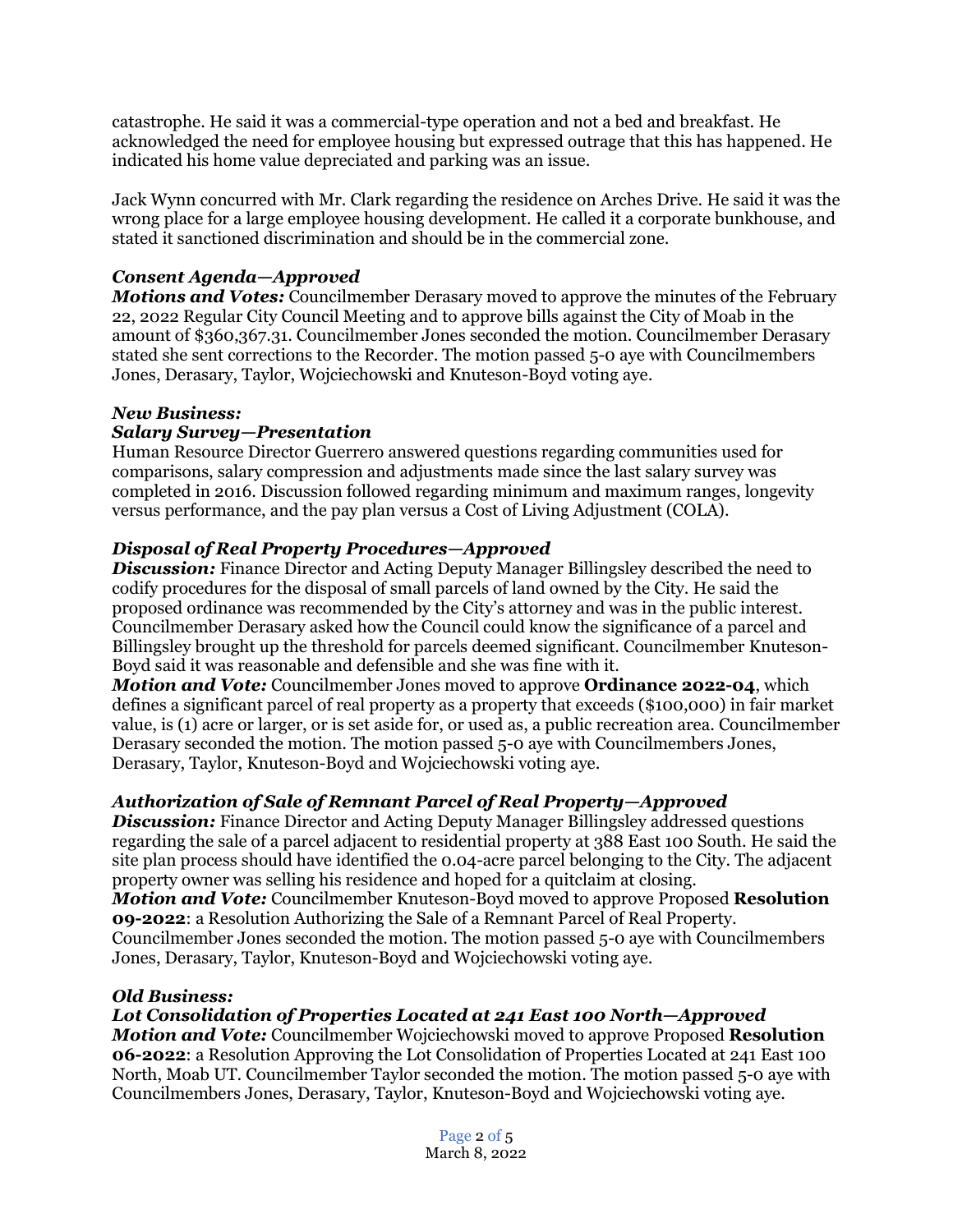*Lot Consolidation of Properties located at 196 N 200 E & 110 N 200 E—Approved Motion and Vote:* Councilmember Knuteson-Boyd moved to approve Proposed **Resolution 07-2022**: a Resolution Approving the Lot Consolidation of Properties located at 200 East 196 North & 200 East 110 North, Moab, Utah 84532. Councilmember Wojciechowski seconded the motion. The motion passed 5-0 aye with Councilmembers Jones, Derasary, Taylor, Knuteson-Boyd and Wojciechowski voting aye.

## *Five-Year Transit Pilot Project Budget—Approved*

*Discussion:* Engineer Williams presented background on the transit pilot project which includes funding from the Federal Transportation Administration and the American Rescue Plan Act (FTA ARPA) and presented a proposed alternative budget that would include a fixed route as well as micro-transit van service. Williams stated the City would hire a part-time employee to coordinate the program and a vendor would provide the service. The proposed fixed route was described as running along Highway 191 from the north side of the Colorado River Bridge to the Old Spanish Trail Arena. Hours and overlap of the two services were discussed. Councilmember Taylor asked about storage for fleet vehicles. Councilmember Derasary asked about the preparation of the Request for Proposals. Mayor Langianese asked about onboard advertising.

*Motion and Vote:* Councilmember Knuteson-Boyd moved to approve a Proposed Alternative Budget dated March 8, 2022, including FTA ARPA Funds and Authorize the Mayor to sign appropriate Contract Documentation as needed. Councilmember Taylor seconded the motion. The motion passed 5-0 aye with Councilmembers Jones, Derasary, Taylor, Knuteson-Boyd and Wojciechowski voting aye.

*Walnut Lane Public-Private Partnership Request for Proposals (RFP)—Approved Discussion:* Acting City Manager Castle reviewed alternatives regarding the Walnut Lane affordable housing project, including issuance of an RFP to engage a developer for a publicprivate partnership (PPP) as the possible next step. Councilmember Jones brought up the specter of required staffing and the difficulty of competing with private sector employers. Finance Director and Acting Deputy Manager Billingsley described staff involvement. Selling the property was discussed as an alternative. Councilmember Knuteson-Boyd suggested that issuance of an RFP would not commit the City and the property could still be sold with deed restrictions in the future. Councilmember Taylor concurred that the PPP option could be explored before moving on. Councilmember Jones stated his skepticism regarding the PPP option and suggested selling the property because of the lengthy process and lack of staff resources. Councilmember Derasary requested staff to inform residents of the process. She also asked about the cost of issuance of an RFP and expressed appreciation of Councilmember Jones' point of view. Councilmember Wojciechowski stated that selling the property was the least palatable option and displacement of residents is a problem. He cited human costs and the impact on the community because there was no re-housing option. He said he was open to developing partnerships with local nonprofits.

*Motion and Vote:* Councilmember Knuteson-Boyd moved to direct staff to publish an RFP to solicit developers for proposals to enter into a public private partnership for the development of the Walnut Lane Apartments. Councilmember Taylor seconded the motion. The motion passed 4-1 aye with Councilmembers Derasary, Taylor, Knuteson-Boyd and Wojciechowski voting aye and Councilmember Jones voting nay.

#### *Administrative Reports:*

Acting City Manager Castle reported on hiring a new City Attorney, Nathan Bracken. She noted staffing changes in the Public Works department and the hiring of a Safety Coordinator. She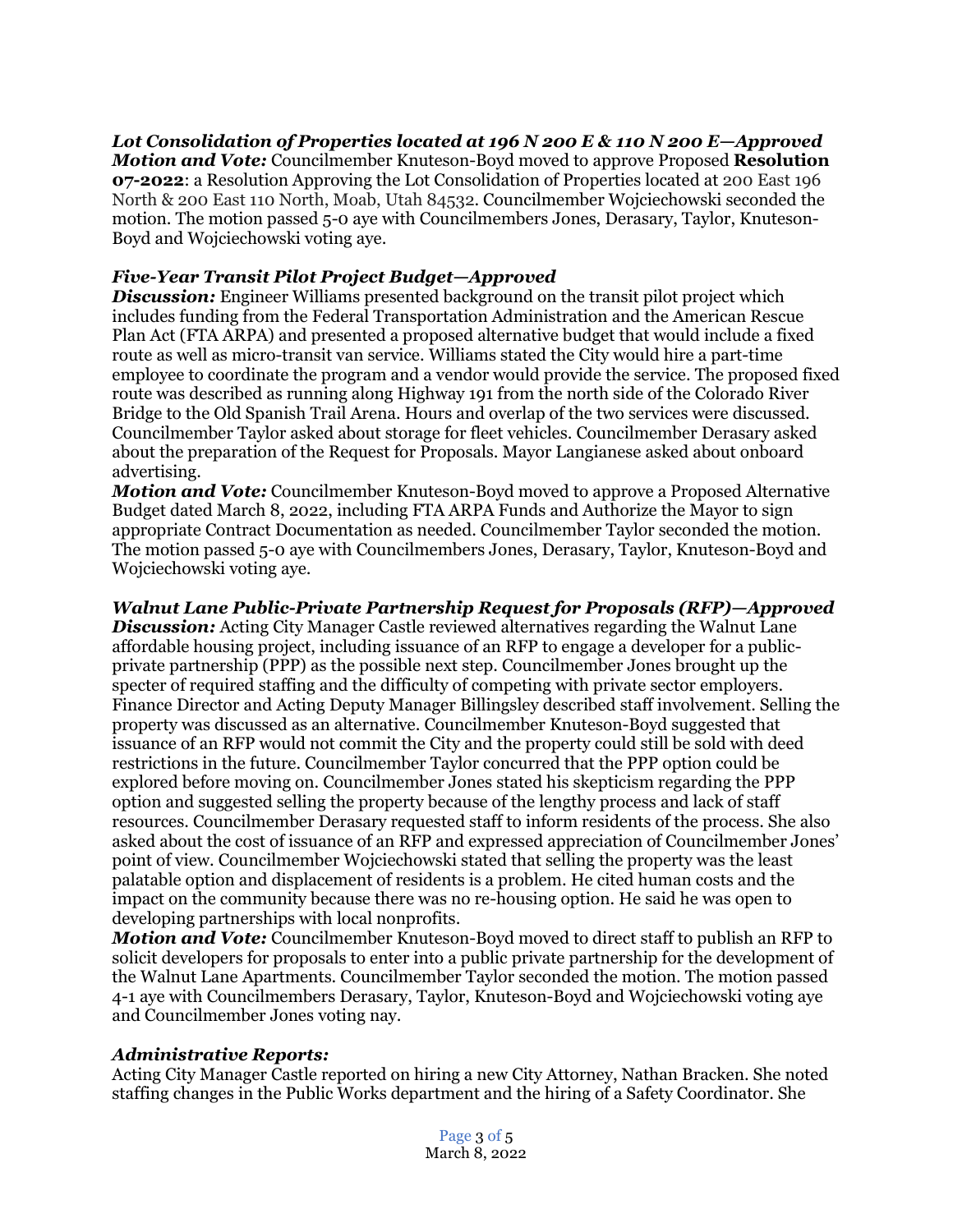mentioned the March 18 and 19 strategic planning session.

## *Mayor and Council Reports:*

Councilmember Wojciechowski reported on a Planning Commission meeting and his site visit to the new Utah State University-Moab (USU) campus.

Councilmember Derasary mentioned meeting with staff of of the Moab Valley Multicultural Center (MVMC). She noted the visioning test survey and reported she attended meetings with the Grand Water and Sewer Services Agency, the City's strategic planning consultant, the City's attorney, and affordable housing expert Amy Rowland. She brought up the legislative recap as well as City representation in the Mill Creek Community Collaborative. Derasary expressed support for a resident request that the City sign the Mayor's Monarch Butterfly Pledge, and thanked residents who sent bunkhouse emails, explaining Council was expecting information from staff later in the week that they could share on that.

Councilmember Jones stated he attended the final meeting of the Dark Skies alliance. He also reported on meetings of the solid waste district, the Housing Task Force, the Community Renewable Energy Agency and the Travel Council. He said he attended the USU site visit.

Councilmember Taylor reported on the Chamber of Commerce retreat and noted their scholarship program and July Fourth activities. He stated he attended an airport board meeting.

Councilmember Knuteson-Boyd said she met with the visioning team.

Mayor Langianese said she attended the USU event and announced the April 1 ribbon cutting at the new campus. She mentioned the Moab Free Health Clinic and the health department had purchased the existing USU building. She suggested Parks, Recreation and Trails Director Annie McVay to represent the City in the Mill Creek Community Collaborative. The Mayor mentioned that USU is looking for an advisory board member and brought up a suggestion from Senator Mike Lee's staff, referring to Senator Lee's "housing act" which would allow local governments to purchase federal public lands for housing projects. She also brought up how to proceed with the many letters she is asked to sign on behalf of the City.

*City Attorney Report:* Attorney Bracken recapped the legislative session and answered Council questions regarding specific bills.

# *Executive (Closed) Session:*

*Motions and Votes:* Councilmember Jones moved to enter an Executive Session to Discuss Reasonably Imminent and/or Pending Litigation. Councilmember Wojciechowski seconded the motion. The motion passed 5-0 aye with Councilmembers Jones, Derasary, Taylor, Wojciechowski and Knuteson-Boyd voting aye. Mayor Langianese convened the closed session at 8:13 p.m. Councilmember Knuteson-Boyd moved to close the Executive Session. Councilmember Derasary seconded the motion. The motion to end the closed session passed 5-0 aye with Councilmembers Jones, Derasary, Taylor, Wojciechowski and Knuteson-Boyd voting aye. Mayor Langianese ended the session at 9:34 p.m.

*Adjournment:* Councilmember Derasary moved to adjourn the meeting. Councilmember Jones seconded the motion. The motion passed 5-0 aye with Councilmembers Jones, Derasary, Taylor, Wojciechowski and Knuteson-Boyd voting aye. Mayor Langianese adjourned the meeting at 9:34 p.m.